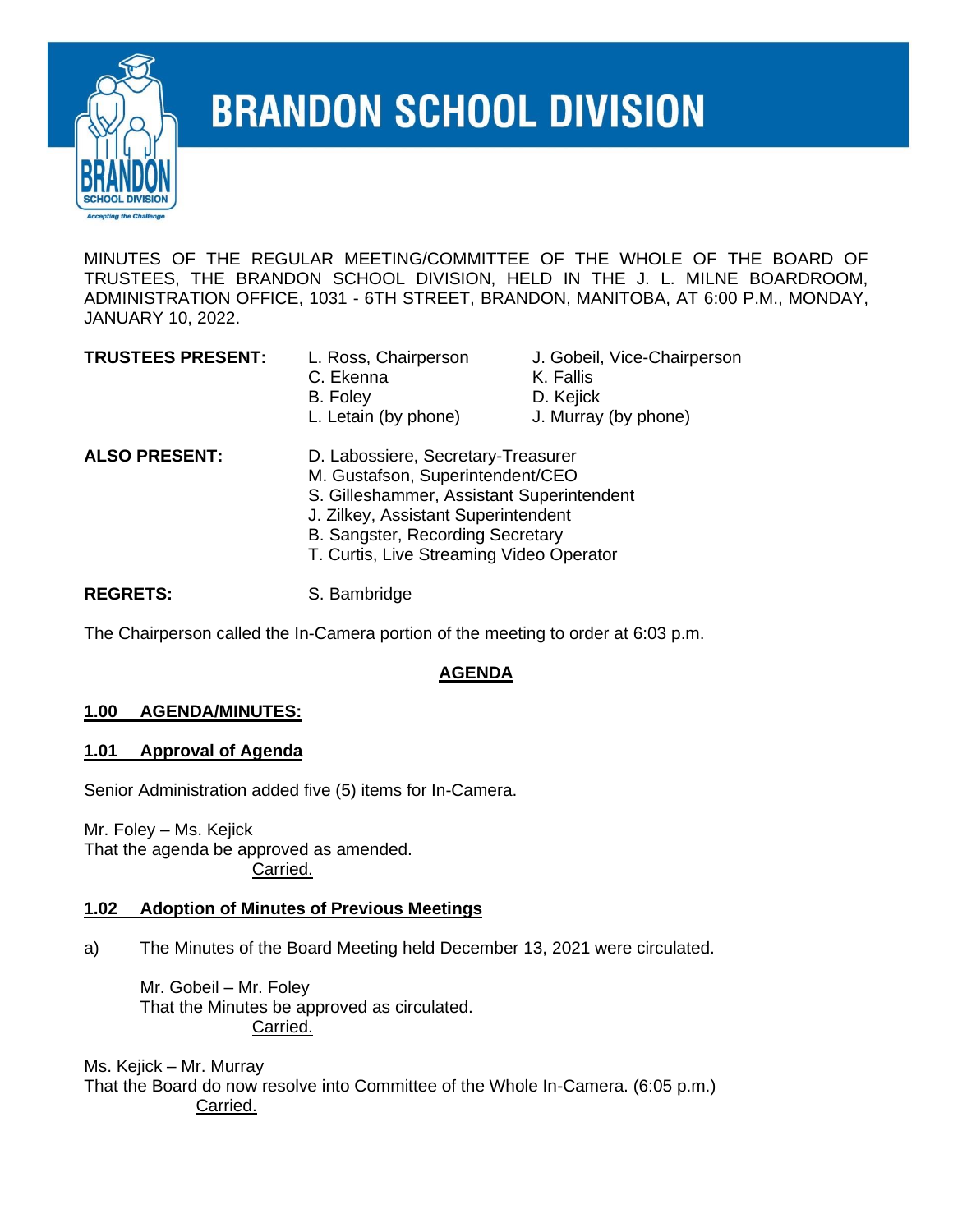## **2.00 IN CAMERA DISCUSSION (COMMITTEE OF THE WHOLE):**

### **2.01 Student Issues**

#### **- Reports**

a) Mr. Mathew Gustafson, Superintendent/CEO, provided an update on a Student Matter and answered Trustee questions.

### **- Trustee Inquiries**

#### **2.02 Personnel Matters**

#### **- Reports**

a) Staffing Activity Report was presented.

### **- Trustee Inquiries**

#### **2.03 Property Matters/Tenders**

#### **- Reports**

- a) The Superintendent/CEO provided information on a Property Matter. The Secretary-Treasurer provided additional information on this Matter.
- b) The Secretary-Treasurer provided information on a Property Matter.

### **- Trustee Inquiries**

### **2.04 Board Operations**

#### **- Reports**

- a) The Secretary-Treasurer provided an update on a Board Operations Matter.
- b) The Secretary-Treasurer spoke on a Board Operations Matter. The Board requested that this item be deferred to the January 24, 2022 Board Meeting.

### **- Trustee Inquiries**

Ms. Fallis – Mr. Foley That the Committee of the Whole In-Camera do now resolve into Board. (7:24 p.m.) Carried.

The Chairperson called the Public portion of the meeting to order at 7:32 p.m. with a traditional heritage acknowledgement.

### **3.00 PRESENTATIONS AND COMMUNICATIONS:**

### **3.01 Presentations For Information**

### **3.02 Communications For Information**

### **3.03 Communications For Action**

a) Correspondence was received from Ms. Kerri Lynn Gudz, parent, addressed to Mr. Denis Labossiere, Secretary-Treasurer, and the Board of Trustees, noting that Brandon School Division has proven itself as a leader - with a proven commitment to students' health and education through a professional commitment to clear, timely communication, demonstrated and active leadership, creative problem solving and planning, adapting, pivoting and rising to the challenges that the COVID-19 pandemic has created.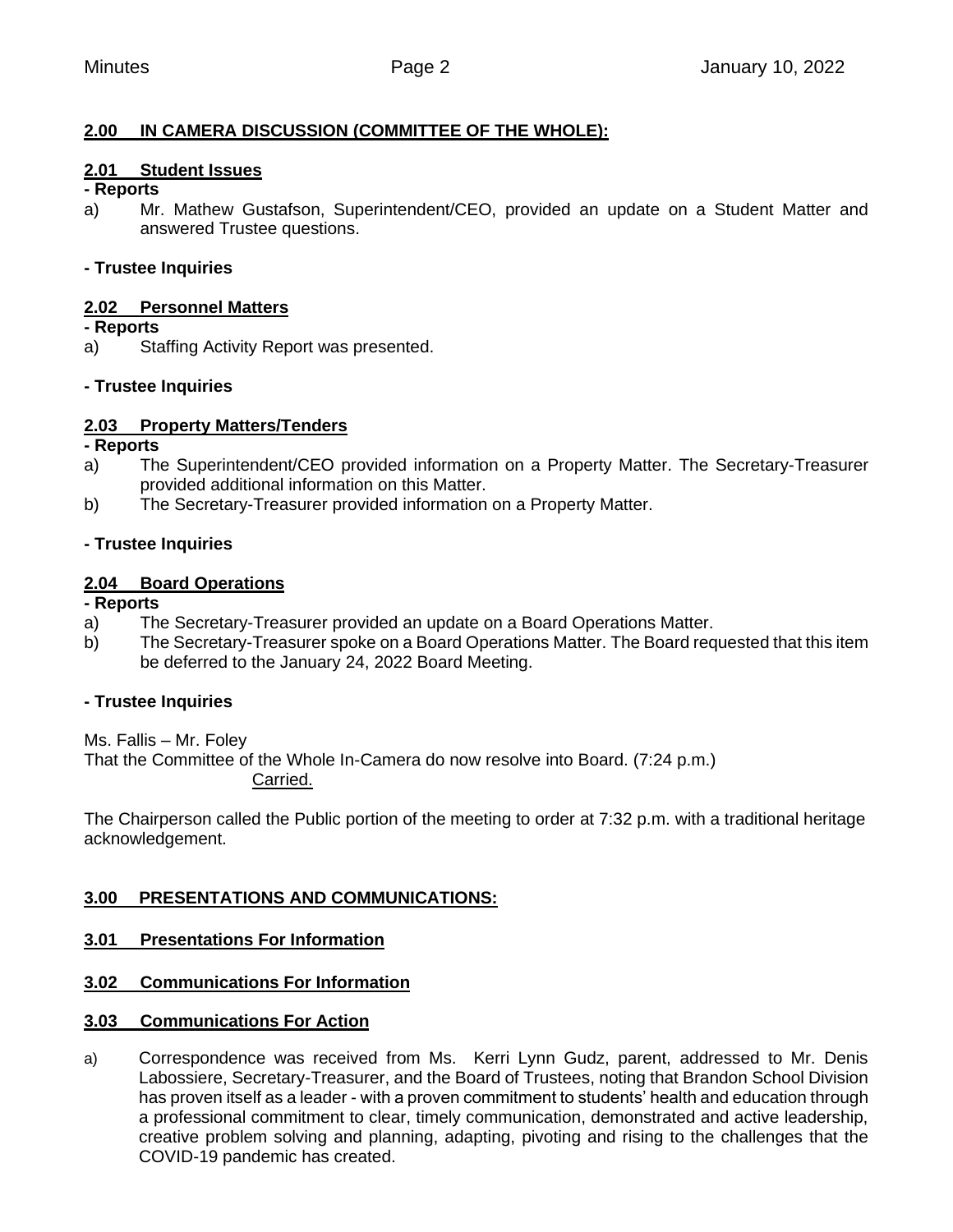Ms. Gudz states that school is to be the one place that ALL children can come to feel part of a community, safe and valued. She cites the Brandon School Division's Vision statement: "*to be a centre of educational excellence, built on community partnerships, effective leadership and exemplary practices"*, along with the Division's Mission statement: *"strives to enable each student to achieve maximum intellectual, emotional, social and physical growth".* Ms. Gudz is unclear how this can still be the case when not all School/Division staff are required/mandated as a condition of employment to be fully vaccinated as led and recommended by Public Health and proven by science as exemplary practice.

Ms. Gudz indicates that the City of Brandon, Maple Leaf Foods and Hockey Manitoba have recently mandated full vaccinations for all staff and volunteers. She is disappointed and frustrated that this falls to the School Division level for decision making and is disheartened that Educators and Divisional staff who have chosen to have such an opportunity to influence and play a role in children's lives – and ultimately our society – choose to not consider controlling what they can to protect not only the school community, but the community at large.

She adds that it is up to us as the adult decision-makers to keep ALL the children safe while they are at school, and the Board of Trustees, as elected officials and community leaders, to represent our community and its' constituents in our best interest.

Referred Business Arising.

# **4.00 REPORT OF SENIOR ADMINISTRATION**

The Superintendent/CEO, provided highlights on the following items from the January 10, 2022 Report of Senior Administration:

- A) Administrative Information
	- ➢ Celebrations:
		- Food Drive- Youth In Philanthropy Group Vincent Massey High School
		- Distribution of Rapid Antigen Test Kits
	- ➢ Information Items:
		- Manitoba Education Correspondence
			- I love to Read Month February 2022
			- **Provincial Committee Participation**
			- **EXECOLE FRENCH SECOND Language Revitalization Program**
			- Development of a New Kindergarten to Grade 12 Education Funding Model
			- Correspondence from the Minister of Education
			- Community Schools Program George Fitton School and Ecole New Era School
		- Administrative Procedure 4025 *Distance Learning*
	- ➢ Presentations:
		- Graduation Rate Report M. Gustafson, J. Zilkey
		- Brandon School Division Update Regarding Recent Provincial Announcements Related to the COVID-19 Pandemic – M. Gustafson
		- Ventilation Update M. Gustafson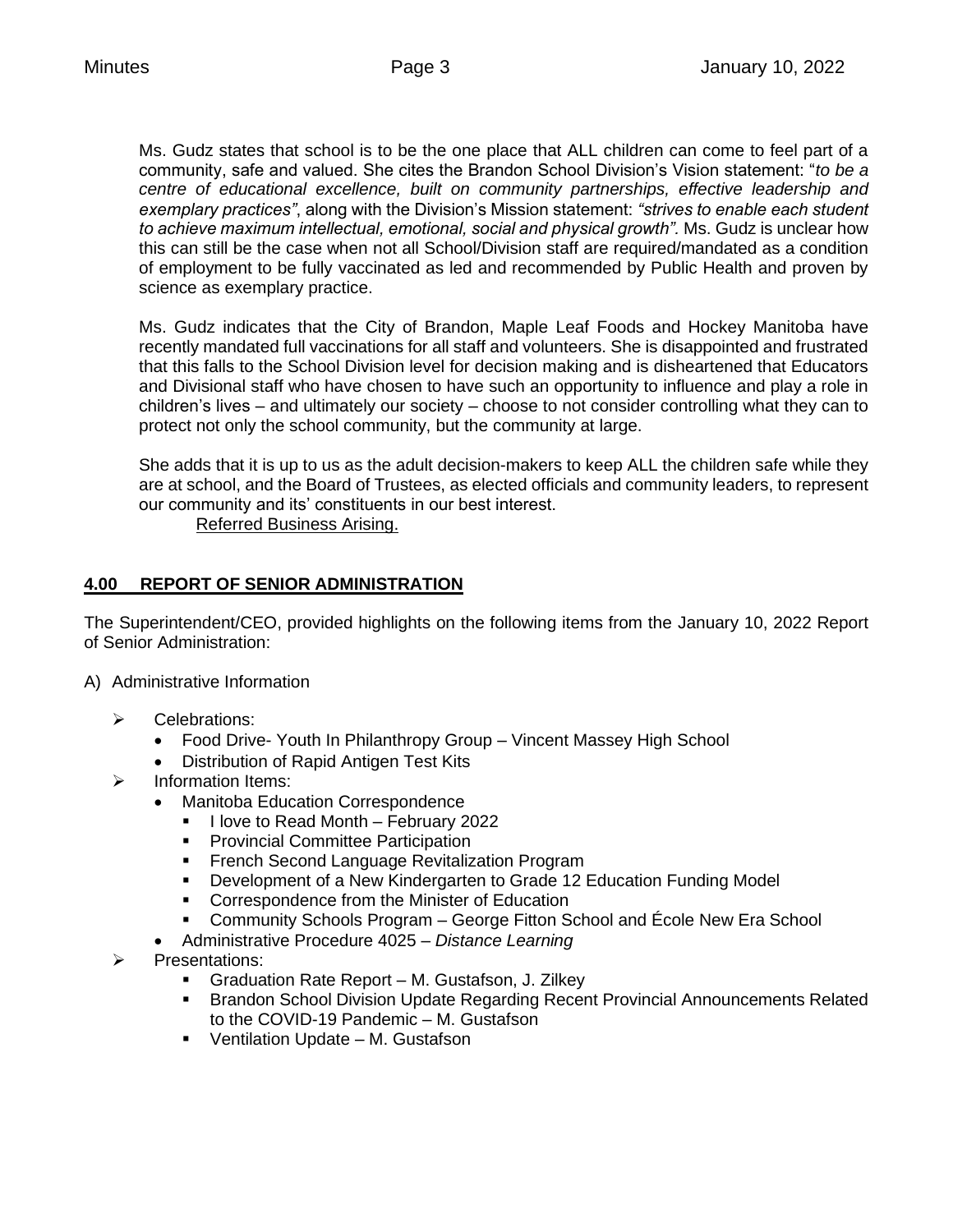- B) Business Arising for Board Action
	- ➢ Response to Trustee Ekenna's Trustee Inquiry S. Gilleshammer

Mr. Gobeil – Mr. Ekenna

That the January 10, 2022 Report of Senior Administration be received and filed. Carried.

## **5.00 GOVERNANCE MATTERS**

### **5.01 Reports of Committees**

a) Education and Community Relations Committee Meeting The written report of the Education and Community Relations Committee meeting held on December 13, 2021 was circulated.

Mr. Ekenna – Ms. Fallis That the Report be received and filed. Carried.

b) Finance and Facilities Committee Meeting The written report of the Finance and Facilities Committee meeting held on December 13, 2021 was circulated.

Ms. Fallis – Mr. Foley That the Report be received and filed. Carried.

### **5.02 Delegations and Petitions**

#### **5.03 Business Arising**

**- From Previous Delegation**

### **- From Board Agenda**

a) Correspondence from Ms. Kerri Lynn Gudz, parent, regarding School/Division staff being required/mandated to be fully vaccinated as a condition of employment.

The Superintendent/CEO spoke to this item, noting that on August 24, 2021, Manitoba Public Health announced its intention to introduce public health orders that would compel all employers providing service to vulnerable populations, including children, to observe implementation of mandatory collection of proof of vaccination or mandatory testing of all employees, and school site visitors having direct contact with children. When that was announced, the Brandon School Division was under an obligation to meet that standard.

On September 2, 2021, Manitoba Education provided additional directives pertaining to the immunization and testing requirements that serve to operationalize the mandatory collection of proof of vaccination or mandatory testing of all employees and school site visitors. On September 24, 2021, public health orders provided additional directives to the requirements regarding the vaccination or testing of designated persons.

The Administrative Procedures that were developed were done through guidance by the Manitoba School Boards Association and Manitoba Education, again, for the proof of vaccination or testing. The regular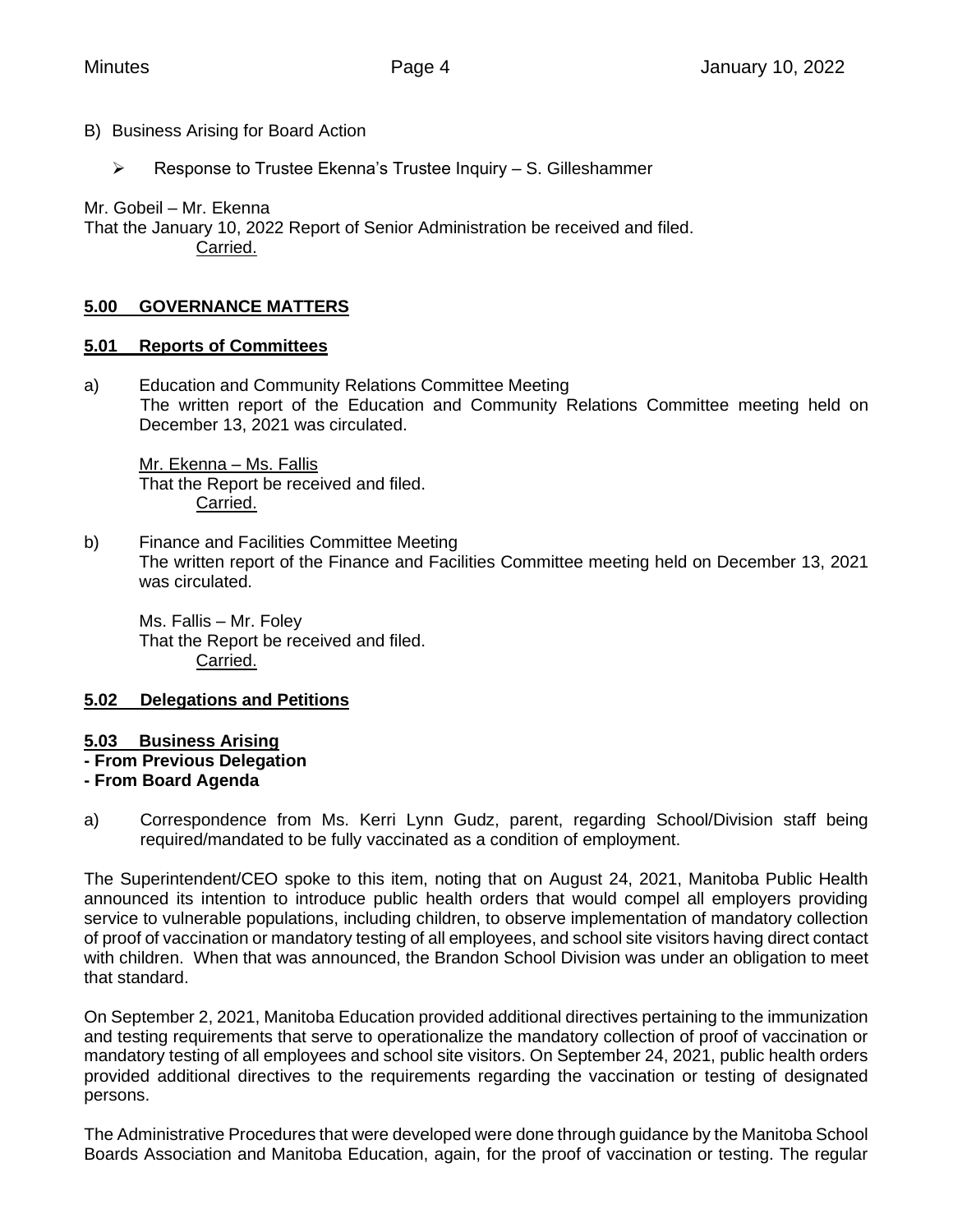testing provides employees an option that addresses the religious or medical exemptions that an employer would be required to examine, while also providing an additional layer of safety through the testing.

Trustee Gobeil thanked Ms. Gudz for her concern, noting that establishing such a vaccine mandate is not in the hands of the Board. He added that the Division is providing every step possible in keeping safe spaces, in keeping safe hallways, in keeping safe classrooms, and providing an opportunity for testing to take place.

Trustee Fallis stated that the logistics of enforcing a vaccine mandate at Brandon School Division is impractical given how the Division currently is currently not able to monitor all who enter and exit the schools.

#### **- MSBA Matters**

- a) e-bulletin December 22, 2021
- **5.04 Public Inquiries (max. 15 minutes)**
- **5.05 Motions**
- **5.06 Bylaws**
- **5.07 Giving of Notice**

#### **5.08 Trustee Inquiries**

Trustee Ross indicated that she had received an email requesting information on the remote learning packages sent out by schools for this week. From the writer's understanding, for the most part, schools had issued work packages for students, and concern was expressed that that was the extent of it, and that there wasn't more remote programming.

The Superintendent/CEO responded, noting that given the short remote learning period, and the makeup of classes for the five (5) days, schools are utilizing a variety of delivery models for the remote learning. The aspects of the remote learning include print materials, synchronous and asynchronous experiences, and a classroom might utilize one or more of those. Those decisions are made at the classroom and school levels. It is dependent on a number of factors. Additionally, some of the classes are fully remote while some balance teaching some students in person, while having some students in remote learning at the same time. The Division is also distributing technology this week to families that may not have access to computers. During the remote-learning period of last spring, Brandon School Division distributed 2,000 computers to families.

Mr. Gustafson noted that he really appreciates the additional efforts from Division schools and classroom teachers, and staff, in moving into remote learning for five days, while also preparing for returning to Provincial Response Level Orange: Restricted, on January 17<sup>th</sup>.

Trustee Ross had received another email urging the Division to push back against remote learning. The commitment at this point from the Government is that students will be back in schools on Monday, January 17<sup>th</sup>.

Trustee Ekenna received an email regarding less crowding in schools. Trustee Ross responded that the Division is doing what it can while still trying to accommodate students in school. Mr. Gustafson added that given the capacity issues of Division schools, it will be difficult to maintain 6 feet of physical distancing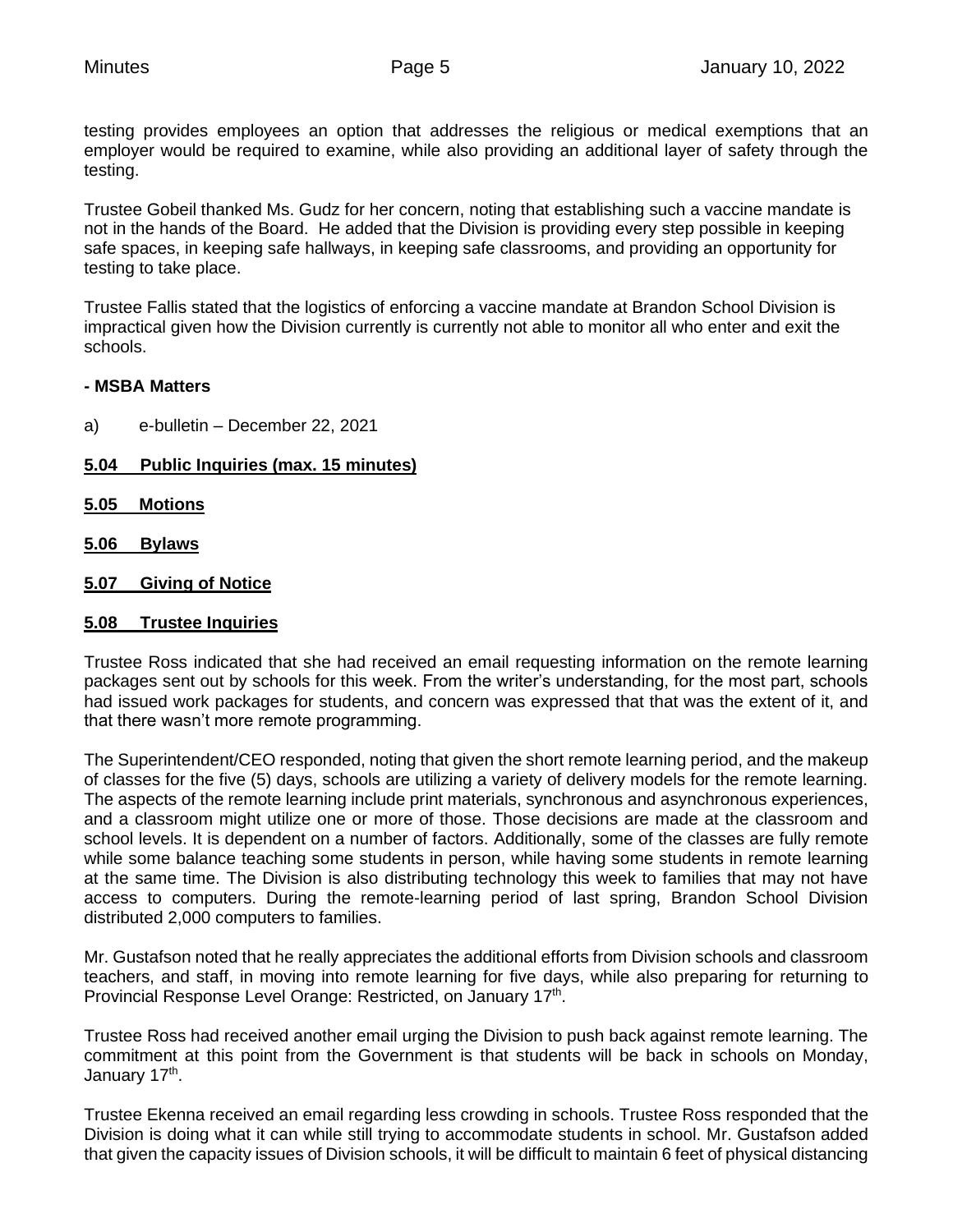in many of the schools, and definitely in the high schools. There is the possibility of a longer term of remote learning, which is best done on an individual conversation with the School Principal and classroom teacher to explore what options might be the best fit. The expectation Provincially is to prioritize in-class learning and that students should return.

A second email Trustee Ekenna received stated that the writer believes remote learning, the mask mandate, and the vaccine mandate are detrimental to the mental and physical health and development of children. This promotes division amongst friends, peers, parents, teachers, for example: giving hockey tickets to those children, families that chose to vaccinate at school, in front of their peers. Remote learning itself is not feasible for many families that also don't qualify for their kids to attend school.

The Superintendent/CEO responded to this, noting that the Public Health orders and directives, the Division has to follow, and is part of the Division's protective measures in keeping everyone safe. The concerns regarding the hockey tickets should be directed to Public Health, as this was part of their inschool vaccinations.

### **6.00 ANNOUNCEMENTS**

- a) NEXT REGULAR BOARD MEETING/COMMITTEE OF THE WHOLE 7:30 p.m. (public), Monday, January 24, 2022, Boardroom.
- b) Upcoming Budget Dates **(Dependent on date of Funding Announcement)**
	- Budget Presentation 7:00 p.m., Thursday, February 17, 2022, Boardroom.
	- Budget Deliberations 10:00 a.m. Public Portion, (9:00 a.m. In-Camera Portion), Tuesday, February 22, 2022, Boardroom.
	- Public Budget Consultation/Presentations 7:00 p.m., Monday, February 28, 2022, Boardroom.
	- Final Budget Approval 7:00 p.m., Monday, March 7, 2022, Boardroom.

### **Due to COVID-19:**

- Brandon School Division Board Meetings are currently taking place in person and allowing public attendance, however, to accommodate space limitations and physical distancing, we ask that those wishing to attend pre-register with Bernadene Sangster, Executive Assistant, at [sangster.bernadene@bsd.ca,](mailto:sangster.bernadene@bsd.ca) or (204) 729-3114 by 4:00 p.m. the Friday before the Board meeting.
- Members of the public wishing to make a presentation, a delegation or a petition are asked to contact Ms. Sangster no later than 4:00 p.m. on the Tuesday before the Board meeting.
- Face mask use is mandatory.
- We invite everyone to watch live streaming of the Board meetings on our website: <https://www.bsd.ca/page/8192/board-meeting-dates-live-streaming>